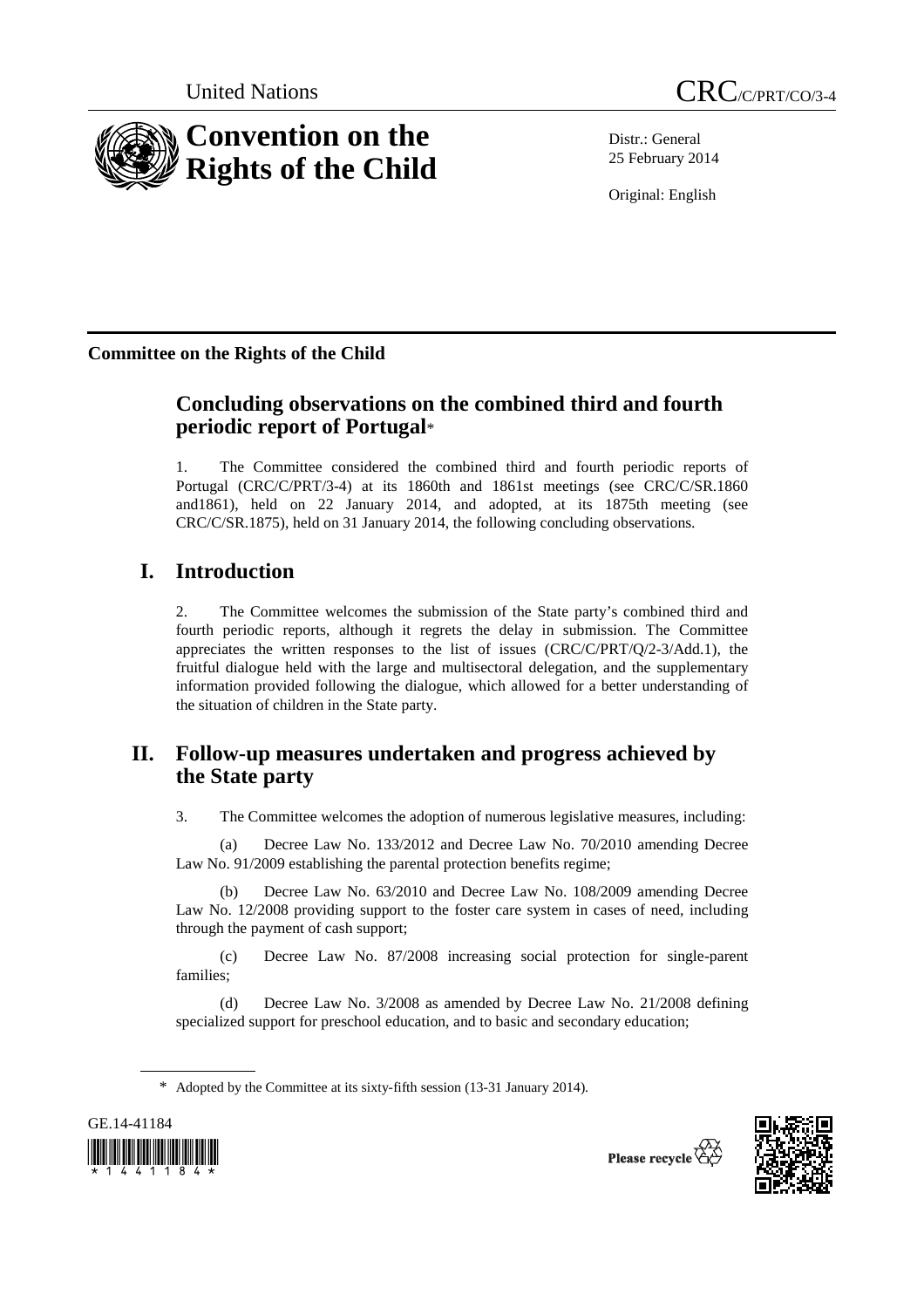(e) Decree Law No. 308-A/2007 establishing prenatal child benefits for pregnant women;

(f) Decree Law 59/2007 amending the Penal Code, criminalizing all forms of corporal punishment of children and making domestic violence an autonomous crime;

(g) Decree Law No. 46/2006 relating to discrimination against persons with disabilities, and accessibility and Decree Law No. 38/2004 establishing the legal regime for persons with disabilities;

(h) Decree Law No. 31/2003 establishing the new legal regime for adoption;

(i) Decree Law No. 176/2003, as amended and later republished as Decree Law No. 133/2012, regarding family benefits for low-income families.

4. The Committee also notes with appreciation the ratification of or accession to the:

(a) Optional Protocol to the Convention on the Rights of the Child on a communications procedure, in 2013;

(b) Optional Protocol to the Convention on the Rights of the Child on the involvement of children in armed conflict, in 2003;

(c) Optional Protocol to the Convention on the Rights of the Child on the sale of children, child prostitution and child pornography, in 2003;

(d) International Convention for the Protection of All Persons from Enforced Disappearance, in 2013;

(e) Optional Protocol to the International Covenant on Economic, Social and Cultural Rights, in 2013;

(f) Optional Protocol to the Convention against Torture and Other Cruel, Inhuman or Degrading Treatment or Punishment, (in 2013;

(g) Convention on the Rights of Persons with Disabilities, in 2009;

(h) Optional Protocol to the Convention on the Rights of Persons with Disabilities, in 2009;

(i) Protocol to Prevent, Suppress and Punish Trafficking in Persons, especially Women and Children, supplementing the United Nations Convention against Transnational Organized Crime, in 2004;

(j) Convention on Protection of Children and Co-operation in respect of Intercountry Adoption (No. 33, Hague Conference on Private International Law), in 2004;

(k) Council of Europe Convention on preventing and combating violence against women and domestic violence, in 2013;

(l) Council of Europe Convention on the Protection of Children against Sexual Exploitation and Sexual Abuse, in 2012;

(m) Council of Europe Convention on Action against Trafficking in Human Beings, in February 2008.

5. The Committee also welcomes the numerous institutional and policy measures, including the following recent measures:

- (a) Second National Plan against Trafficking in Human Beings (2012-2013);
- (b) Social Emergency Programme (PES), adopted in 2011;
- (c) National Action Plan for Integration of Immigrants (2010-2013);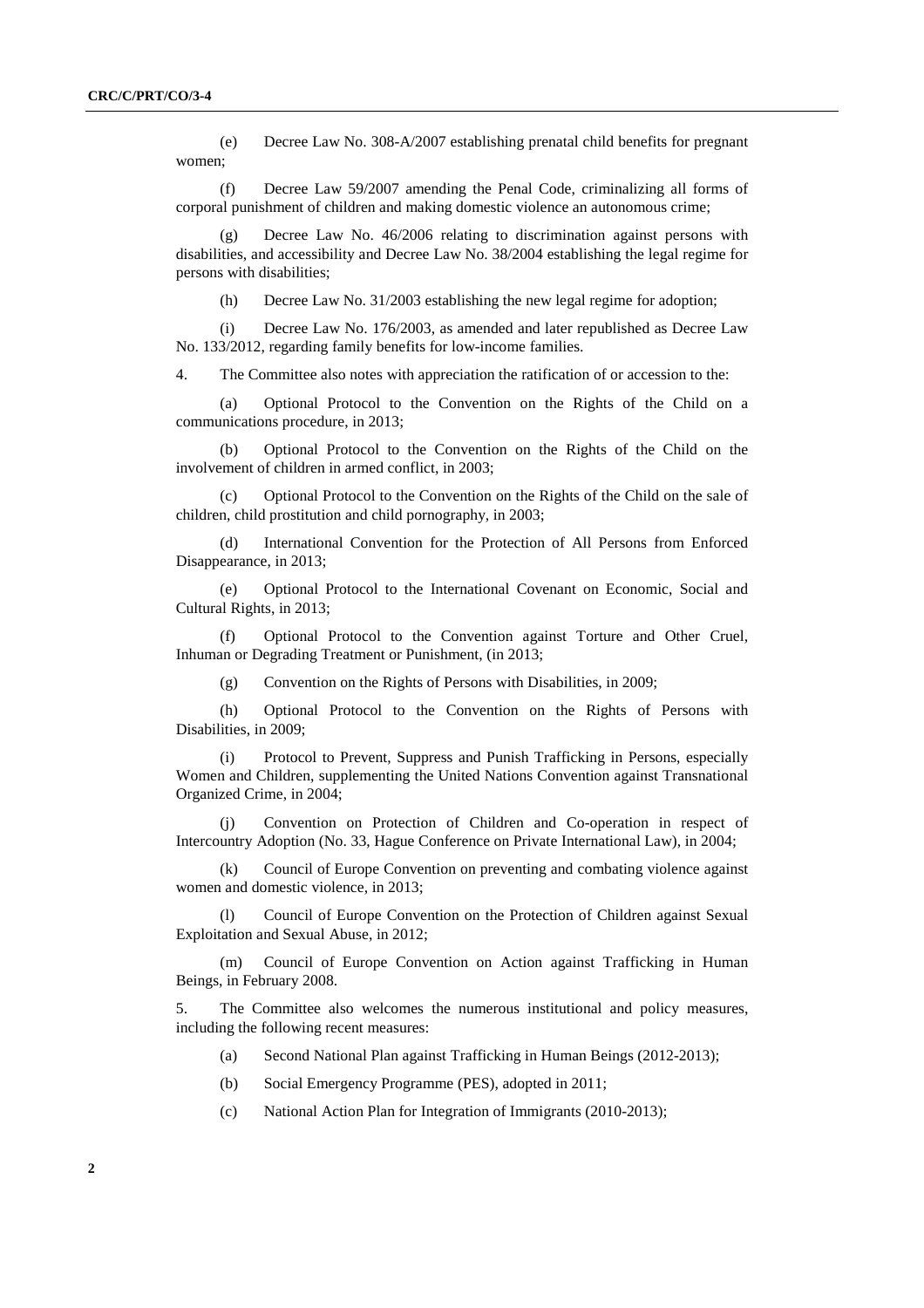(d) Initiative for Childhood and Adolescence (INIA), adopted in 2007;

(e) The creation of the Office to Support Roma Communities, as well as the establishment of a pilot project for municipal Roma mediators in 2007;

(f) The establishment of the Programme for the Extension of Social Facilities Network (PARES) by Governmental Decree No. 426/2006;

(g) The establishment of the Support Programme for Investment of Social Facilities (PAIES) by Ministerial Order No. 869/2006;

Action Plan for the Integration of Persons with Disabilities approved by the Council of Ministers in resolution 120/2006;

(i) The National Network of Domestic Violence Centres established in 2005; the Second National Plan for Equality for 2003 to 2006 established by the Council of Ministers in resolution 184/2003, and the Third National Plan for Equality, Citizenship and Gender for the period 2007-2010.

6. The Committee notes as positive the standing invitation extended by the State party to United Nations special procedures in March 2001. The Committee welcomes the statement by the delegation that the State party intends to further strengthen cooperation with United Nations human rights mechanisms, including special procedures.

## **III. Factors and difficulties impeding the implementation of the Convention**

7. The Committee notes that the recession and the current financial and economic crisis are taking their toll on families and on public social investment, including on the prospects of implementing the Convention, especially with regard to article 4 of the Convention, increasing the risk of children being exposed to poverty and affecting the enjoyment of many of the rights contained in the Convention, including the rights to health, education and social protection. In this respect, the Committee shares the State party's commitment as expressed during the dialogue that in time of fiscal and budgetary constraint, efforts must be made to sustain social investment for and the social protection of those in the most vulnerable situations and to employ an equitable approach, giving priority to children.

## **IV. Main areas of concern and recommendations**

## **A. General measures of implementation (arts. 4, 42 and 44 (6) of the Convention)**

#### **The Committee's previous recommendations**

8. The Committee, while welcoming the State party's efforts to implement the Committee's concluding observations of 2001 (CRC/C/15/Add.162) on the State party's second periodic report (CRC/C/65/Add.11), notes with regret that some of the recommendations contained therein have not been fully addressed.

#### **Legislation**

9. The Committee notes the adoption of various child-related legislative measures during the period under review to ensure further conformity of domestic legislation with the principles and provisions of the Convention relating to, inter alia, the prohibition of all forms of corporal punishment of children; civil sponsorship; social protection of maternity,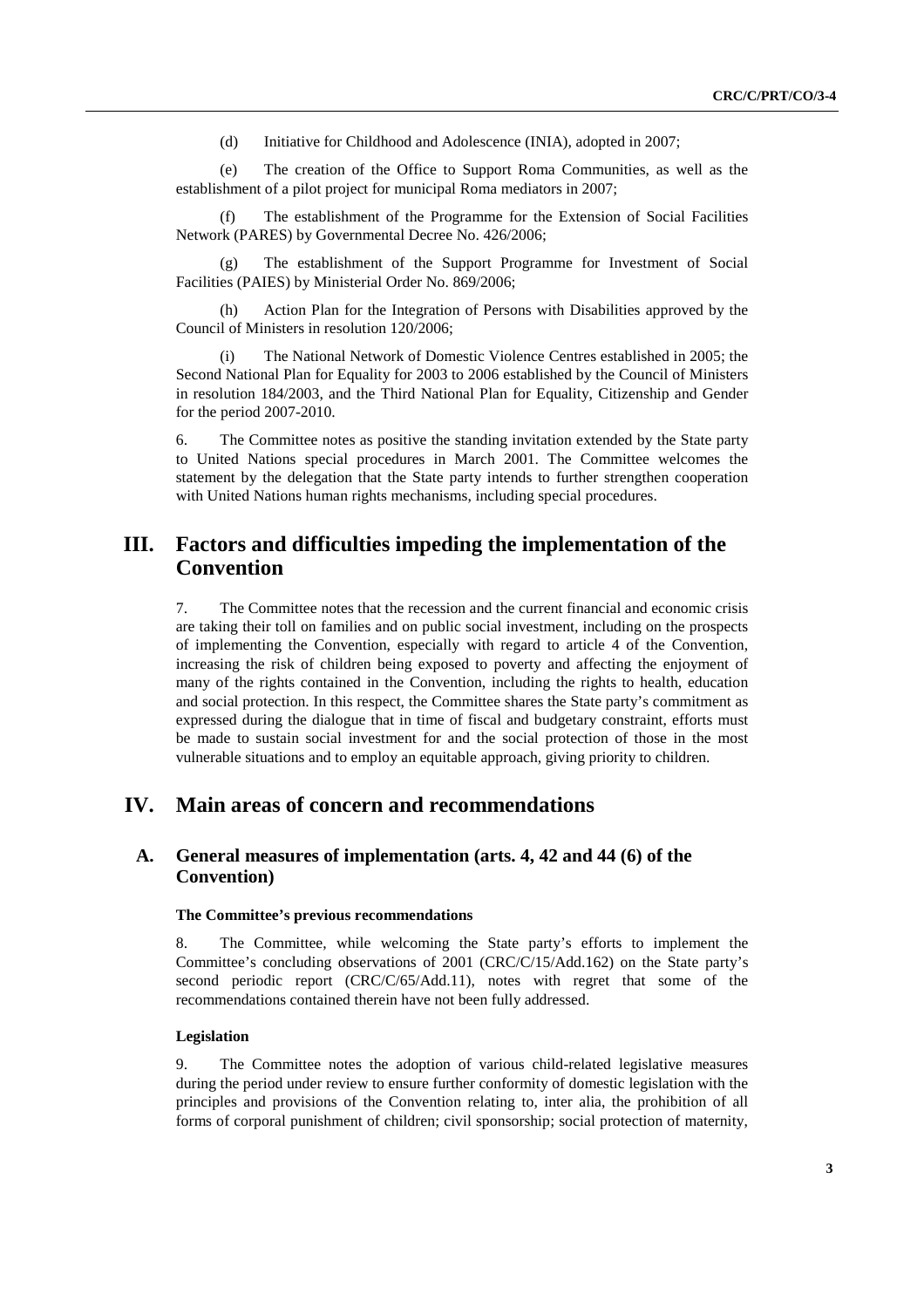paternity and adoption; special education needs for children with disabilities; and procedures for granting asylum, subsidiary protection or refugee status, including for unaccompanied children.

10. **The Committee encourages the State party to continue to take steps to ensure that domestic legislation is fully compatible with the principles and provisions of the Convention and ensure the effective implementation of child-related laws at the national, provincial and municipal levels.** 

#### **Comprehensive policy and strategy**

11. The Committee welcomes the adoption in 2007 of the Initiative for Childhood and Adolescence (INIA) along with the National Plan of Action for Inclusion (NAPI), which was established in 2001. Both programmes, according to the State party's report, constitute efforts to define a national strategy for the implementation of the Convention. Although some facets of the above programmes have been incorporated into the Social Emergency Programme established in 2011, the Committee is deeply concerned that INIA has been discontinued and that the State party lacks a comprehensive policy on children to effectively monitor progress in the implementation of children's rights throughout the country.

12. **The Committee encourages the State party to establish a comprehensive national strategy for the implementation of the Convention, including specific timebound and measurable goals and targets to effectively monitor progress in the implementation of child's rights throughout the State party. The national strategy should be linked to national, sectoral and municipal strategies and budgets to ensure appropriate allocation of the human, technical and financial resources required for its implementation.** 

#### **Coordination**

13. Noting the State party's replies to the lists of issues stating that the National Human Rights Committee is responsible for intergovernmental coordination with the aim of promoting an integrated approach to human rights policies, the Committee is concerned that the National Human Rights Committee lacks a clear and specific mandate for national coordination of all activities undertaken to implement the Convention. The Committee is also concerned that human and financial resources may not be adequate for the National Human Rights Committee to discharge its functions effectively.

14. **The Committee recommends that the State party review and clarify the role of the National Human Rights Committee to coordinate the implementation of childrights policies and programmes among all the relevant ministries and institutions and at all levels, ensuring the participation of civil society in the implementation of the Convention. It also recommends that the State party provide the National Human Rights Committee with the human, technical and financial resources necessary to implement comprehensive, coherent and consistent child-rights policies at the national, provincial and municipal levels and to assess the impact of such policies and programmes on children's rights.** 

### **Allocation of resources**

15. In the light of the current financial crisis, the Committee notes the State party's efforts to allocate resources with a view to protecting the most vulnerable members of society, including children. The Committee expresses its concern, however, at the negative effects of austerity measures on public spending, which affect benefits and services provided to families with children, especially Roma. The Committee is also concerned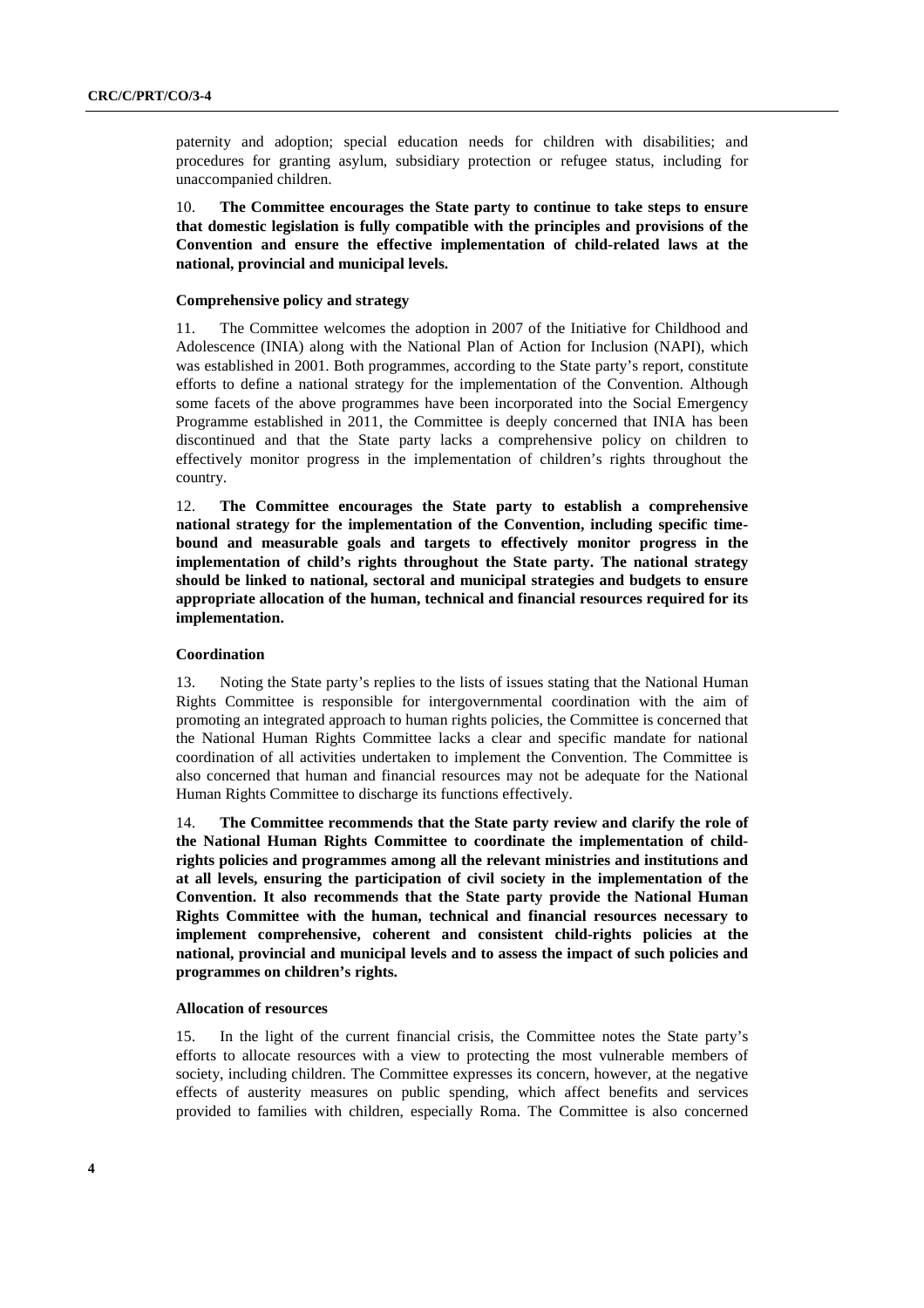about the lack of data on the proportion of budgetary allocations for the implementation of children's rights under the Convention and information on the impact of austerity measures on children in the State party.

#### 16. **The Committee urges the State party to:**

**(a) Conduct a comprehensive assessment of budget needs of children and allocate adequate budgetary resources in accordance with article 4 of the Convention for the implementation of children's rights and in particular to increase the budget allocated to social sectors, and address disparities on the basis of indicators related to children's rights;** 

**(b) Utilize a child-rights approach in the elaboration of the State budget with clear allocations for children in the relevant sectors and agencies, as well as specific indicators and a tracking system;** 

**(c) Establish mechanisms to monitor and evaluate the efficacy, adequacy and equitability of the distribution of resources allocated to the implementation of the Convention;** 

**(d) Define strategic budgetary lines for children in disadvantaged or vulnerable situations who may require affirmative social measures, and make sure that those budgetary lines are protected even in situations of economic crisis, natural disasters and emergencies;** 

**(e) Take into consideration the recommendations made by the Committee during its day of general discussion in 2007 on "Resources for the rights of the child – responsibility of States", with emphasis on articles 2, 3, 4 and 6 of the Convention;** 

**(f) Provide disaggregated information on the proportion of the national budget allocated to the implementation of the rights of the child at the national and local levels.** 

## **Data collection**

17. The Committee recognizes the efforts of the State party to collect data on the implementation of the Convention in the case of children placed in institutions and foster care (Immediate Intervention Plan), the 2006 National Adoption Lists, and other data collection mechanisms relating to juvenile civil cases, civil society organizations for children, and group homes for children. In spite of those initiatives, the Committee is concerned that there is still no comprehensive mechanism for generating, collecting, analysing and coordinating data on the various aspects of children's lives. The Committee is also concerned that data are not sufficiently disaggregated for all areas covered by the Convention.

18. **Recalling its general comment No. 5 (2003) on general measures of implementation of the Convention on the Rights of the Child, the Committee encourages the State party to strengthen its efforts to establish a more comprehensive and integrated data collection system on children, covering the entire period of childhood up to the age of 18, and to introduce indicators on children's rights against which progress in the realization of those rights could be analysed and assessed. The data should be disaggregated by age, sex, geographic location, ethnicity, migration status and socioeconomic background to facilitate determination of the overall situation of children and provide guidance for the formulation of programmes.**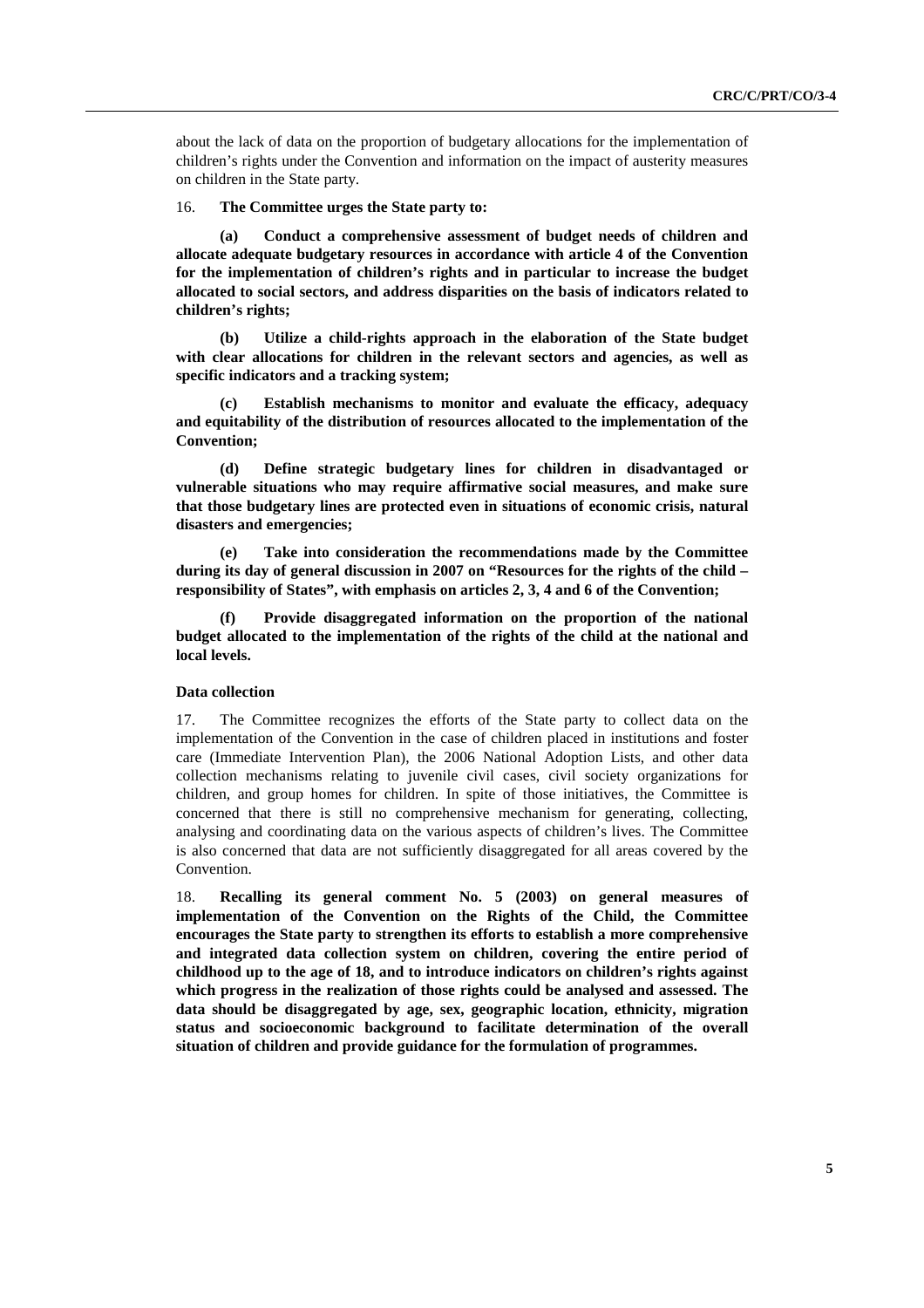#### **Independent monitoring**

19. The Committee appreciates the status and the range of activities undertaken by the Office of the Ombudsperson, in particular, its monitoring in the area of children's rights through its complaints mechanism and its toll-free telephone hotline, as well as the creation of the new Department on Children, Elderly Persons and Persons with Disabilities under a Deputy Ombudsperson. However, the Committee is concerned about the level of resources allocated to the Office of the Ombudsperson for it to discharge its mandated functions as well as awareness of the mandate of the Ombudsperson among the general public and children, in particular.

20. **Taking into account general comment No. 2 (2002) on the role of independent national human rights institutions in the promotion and protection of the rights of the child, the Committee recommends that the State party provide the Office of the Ombudsperson and the Department on Children, Elderly Persons and Persons with Disabilities with adequate human, technical and financial resources or the effective implementation of their mandated functions. The Committee also encourages the State party to raise awareness among the general public, and children in particular, of their right to file a complaint directly with the Ombudsperson, and to ensure that the procedures are accessible, simple and child friendly.** 

#### **Dissemination and awareness-raising**

21. While welcoming the dissemination of the reports submitted by Portugal to the United Nations human rights treaty bodies, the lists of issues and replies thereto, the concluding observations and general comments on the website of the Office for Documentation and Comparative Law of the Prosecutor General, the Committee is concerned that the Convention is not systematically disseminated among children, the public at large and professionals working with and for children.

22. **The Committee recommends that the State party continue to incorporate childrights issues into all curricula at the various levels of education and strengthen awareness-raising programmes, including campaigns on the Convention, among children, families and professionals working with and for children, particularly health service personnel, teachers, early childhood workers, lawyers, the judiciary and the police.** 

## **Training**

23. The Committee welcomes the initiative of the Social Security Institute to provide training to professionals working for or with children, including social workers, multidisciplinary teams supporting the courts in the context of promotion and protection processes and juvenile civil cases, professionals and staff working in all forms of alternative care, and at children and youth centres. The Committee additionally welcomes the training initiatives within the Ministry of Internal Affairs for members of the Borders and Foreigners Service, the Public Security Police and the National Republican Guard, as well as the Guidelines for Citizenship in the School Context initiative of the Ministry of Education and the publication of training manuals on human rights and child rights. The Committee is nevertheless concerned that training on children's rights has been negatively affected by budget cuts due to the financial crisis and does not reach all levels of society, including children and professionals working with or for children.

24. **The Committee recommends that the State party strengthen and expand the above-mentioned initiatives in order to ensure systematic, mandatory and ongoing training on children's rights for the society at large, children and professionals working with and for children, in particular judges and magistrates, social workers,**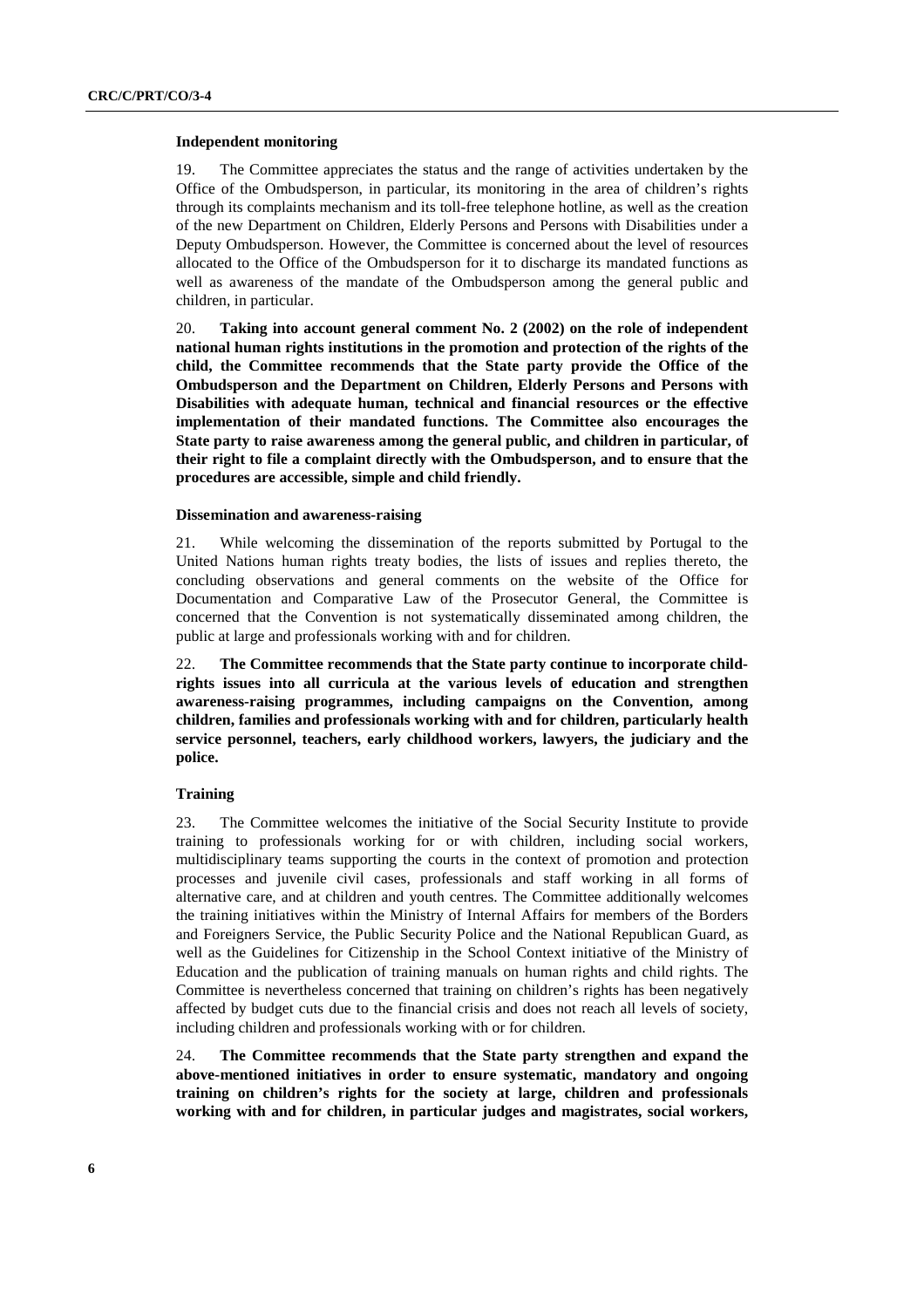**law enforcement officials, health-care personnel, professionals and staff working in all forms of alternative care, and the media.** 

## **B. General principles (arts. 2, 3, 6 and 12 of the Convention)**

#### **Non-discrimination**

25. The Committee welcomes the numerous measures, programmes and plans of action initiated by the State party to address discrimination in the context of children and families living in poverty, and groups in disadvantaged situations, notably the National Strategy for the Integration of the Roma Communities for the period 2013-2020, and other measures to combat discrimination, including support centres for immigrants and the establishment of Education for Citizenship Guidelines to sensitize school staff and other educational stakeholders in order to facilitate the integration of children of immigrants and ethnic minorities in schools. The Committee is concerned, however, that despite considerable action taken by the State party, immigrants, foreigners and ethnic and racial minorities, including the Roma minority and people of African descent, continue in practice to face discrimination in access to housing, employment, education, equal wages, health care and public services. The Committee is also concerned about reported cases of discriminatory conduct and ill-treatment of, and manifestations of racist stereotyping and prejudice towards, immigrants, foreigners and ethnic and racial minorities by law enforcement officials, as well as discrimination against lesbian, gay, bisexual and transgender adolescents.

26. **In the light of article 2 of the Convention, the Committee recommends that the State party ensure that all children in the State party enjoy equal rights under the Convention without discrimination and, to that end:** 

**(a) Intensify efforts to ensure the effective elimination of any form of discrimination against children of immigrants, foreigners and ethnic and racial minorities, including the Roma minority and people of African descent, as well as lesbian, gay, bisexual and transgender adolescents through, among other things, awareness-raising campaigns and intercultural dialogue, especially at the community level and in schools;** 

**(b) Strengthen training for law enforcement officials to ensure that they fully respect and protect the fundamental rights of all persons, without discrimination on the basis of race, colour or ethnic or national origin, and ensure that law enforcement officials are held accountable for misconduct and sanctioned, as appropriate.** 

#### **Best interests of the child**

27. The Committee welcomes the inclusion of the principle of the best interests of the child in the Constitution and in legislation, as well as its use by judges and magistrates in decisions affecting children. It also welcomes the establishment in May 2012 of a governmental working group to assess proceedings and legal issues that relate to defining the best interests of the child. However, the Committee is concerned about the lack of a uniform process to determine the best interests of the child, as well as the lack of guidance to relevant authorities for the application of the right of the child to have his or her best interests taken into account as a primary consideration.

28. **The Committee draws the State party's attention to its general comment No. 14 (2013) on the right of the child to have his or her best interests taken as a primary consideration and recommends that the State party strengthen its efforts to ensure that this right is appropriately integrated and consistently applied in all legislative,**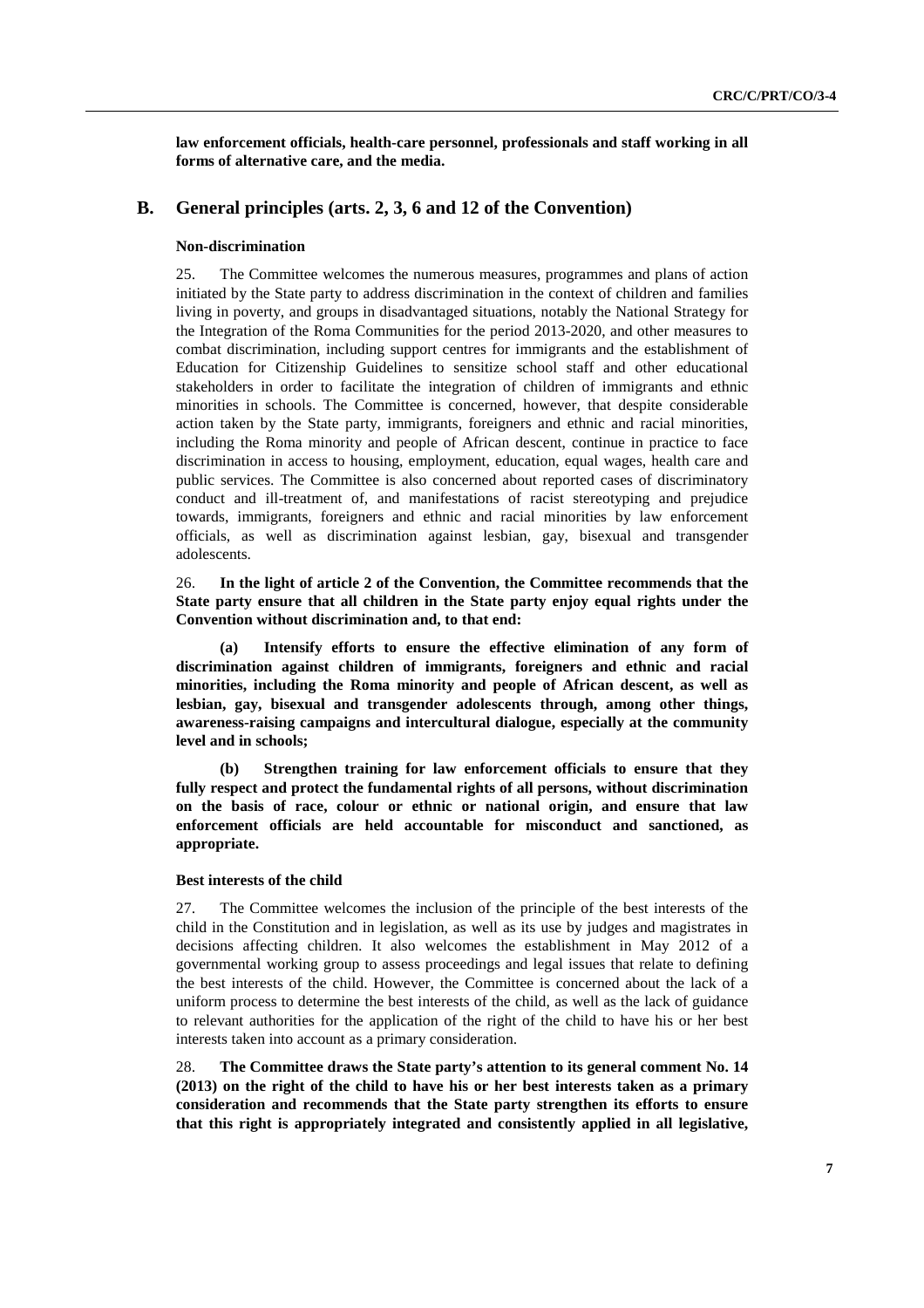**administrative and judicial proceedings as well as in all policies, programmes and projects relevant to and with an impact on children. In this regard, the State party is encouraged to develop procedures and criteria to provide guidance to all relevant persons in authority for determining the best interests of the child in every area and for giving them due weight as a primary consideration. Such procedures and criteria should be disseminated to public and private social welfare institutions, courts of law, administrative authorities, legislative bodies and the public at large.** 

#### **Right to life, survival and development**

29. The Committee welcomes the establishment of the National Programme for the Prevention of Accidents (2010-2016), which promotes child road safety, and other programmes regarding road safety, as well as awareness-raising activities. The Committee, however, reiterates its concern about the number of accidents, in particular traffic accidents,s cases of drowning and falls, which result in a high number of children's deaths, hospitalizations, and temporary and permanent incapacities.

30. **In addition to its previous recommendation in this regard (CRC/C/15/Add.162, para. 25 (2001)), the Committee recommends that the Government:** 

**(a) Strengthen its plan of action for child safety, enforce child safety measures, especially with respect to the use of safety belts and restraints adapted to the size and weight of the child, carry out awareness-raising activities and impose sanctions in cases of children being transported without safety belts or restraints;** 

**(b) Strengthen the legal framework for the safety of children in swimming pools, including the obligation to have a protective fence, in keeping with European legislation in that regard. The legal framework should cover all swimming pools, including private pools in apartment complexes, hotels and resorts;** 

**(c) Ensure that building regulations adequately protect children by reducing the risk of falls on building and construction sites;** 

**(d) Provide information on children's hospitalizations and emergency room visits as a result of accidents, to assess the scope of the problem.** 

#### **Respect for the views of the child**

31. The Committee notes the State party's ongoing efforts to ensure respect for the views of the child in protection cases, cases involving parental responsibilities, adoption proceedings, juvenile justice and other relevant areas, and the role of the Ombudsperson in ensuring this right. The Committee is concerned, however, that respect for the views of the child is not adequately implemented in practice in all relevant areas and at the national and local levels. It is also concerned that the views of the child are not being sufficiently taken into consideration regarding the education system and its reform, and that there is insufficient training of professionals working with and for children regarding the right of the child to be heard.

32. **In view of its general comment No. 12 (2009) on the right of the child to be heard, the Committee urges the State party to:** 

**(a) Strengthen its efforts, including in respect of legislation, to ensure that the right of the child to be heard applies to all judicial, including civil and penal matters, and administrative proceedings affecting children and that due weight is given to those views in accordance with the age and maturity of the child concerned;** 

**(b) Strengthen efforts to ensure that children have the right to express their views freely in all matters affecting them and have those views given due weight in**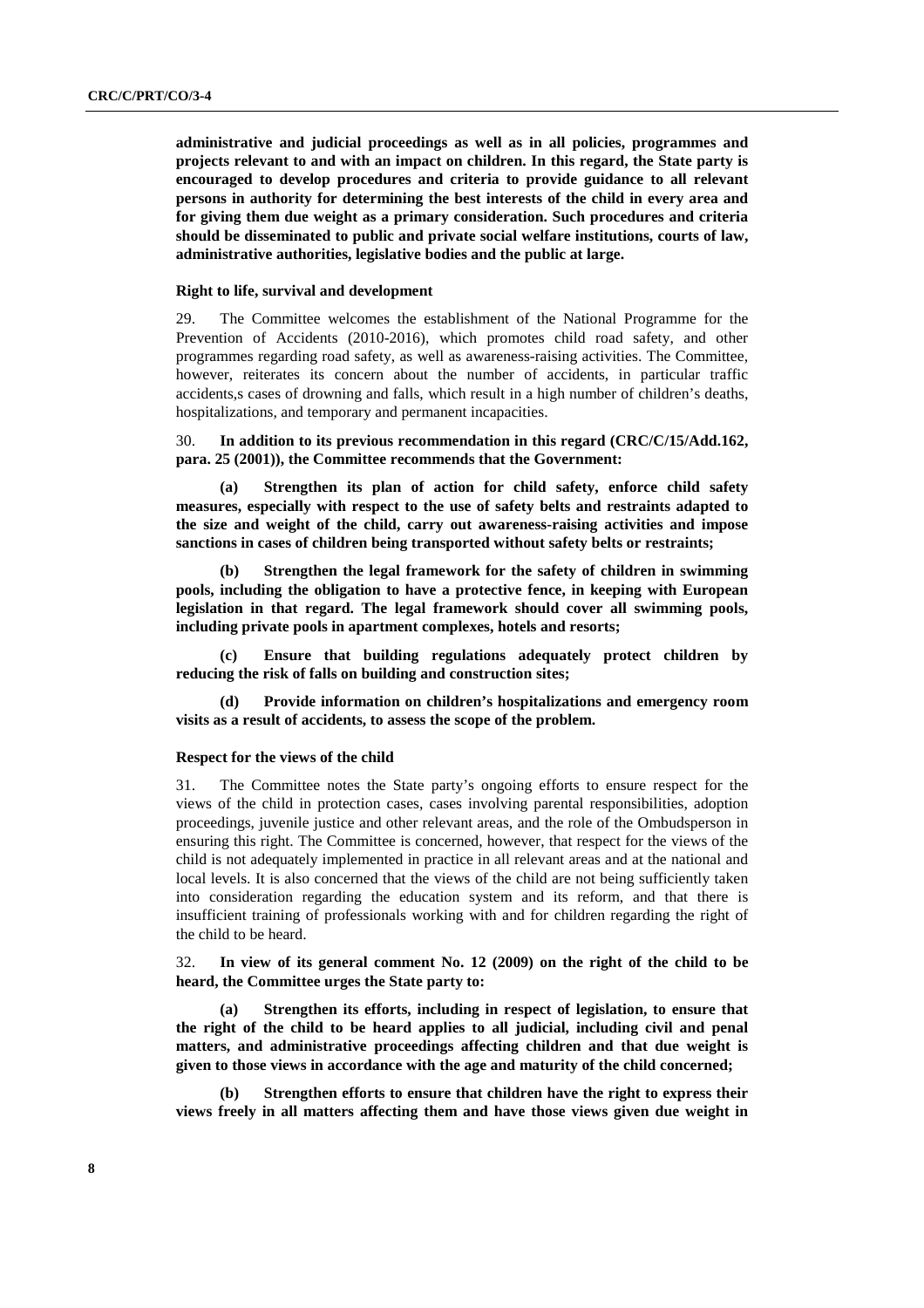**schools and other educational institutions, as well as in the family, including with respect to an evaluation of the education system to determine the reasons for high dropout and repetition rates across all regions with a view to reforming the system to best meet the educational needs of children;** 

**(c) Ensure that professionals in the judicial, welfare and other sectors dealing with children systematically receive appropriate training on hearing and taking into account children's views in all decisions affecting them and in accordance with the child's age and maturity.** 

## **C. Violence against children (arts. 19, 24 (3), 28 (2), 34, 37 (a) and 39 of the Convention)**

### **Corporal punishment**

33. While noting the revision of the Penal Code in 2007 to prohibit corporal punishment of children, including within the family, and other measures to combat this practice, such as the Council of Europe Raise your hand against smacking! campaign, the Committee is concerned that corporal punishment continues to be practised within the family and is widely accepted in society.

34. **In line with its general comment No. 8 (2006) on the right of the child to protection from corporal punishment and other cruel or degrading forms of punishment, and general comment No. 13 (2011) on the right of the child to freedom from all forms of violence, the Committee recommends that the State party continue its efforts, through awareness-raising campaigns and parenting education programmes to end the practice of corporal punishment in all settings, including in the home. The Committee also urges the State party to promote positive, non-violent and participatory forms of child-rearing and discipline as an alternative to corporal punishment.** 

#### **Abuse and neglect**

35. The Committee welcomes the legal reforms and measures introduced to protect children living in institutions from sexual abuse as one of the outcomes of the years-long investigation, trial and eventual conviction of offenders in the State-run Casa Pia residential home, which was the first time an institutional sex abuse case was taken to court in Portugal. The Committee notes the growing number of incidents reported to the police and investigated since then, and the resulting increase in awareness of the risk of sexual abuse of children in vulnerable situations. The Committee also welcomes the adoption of the Fourth National Action Plan against Domestic Violence (2011-2013), the promulgation of the Law on the Protection of Children and Young People at Risk, which makes it mandatory for professionals, the authorities and citizens in general to report situations of danger, including abuse and neglect of children, as well as other measures taken by the State party, including the strengthening of data collection and monitoring of cases of abuse and neglect, the establishment of a national network of centres for the support of children at risk, and the implementation and promotion of national emergency helplines. The Committee is concerned, however, about the high number of cases of child abuse and neglect, and that the difficult socioeconomic situation facing families and the resulting high levels of stress and pressure can result in serious risks of domestic violence towards children.

36. **Recalling the recommendations contained in the 2006 report of the independent expert for the United Nations study on violence against children (see A/61/299), the Committee recommends that the State party prioritize the elimination of all forms of**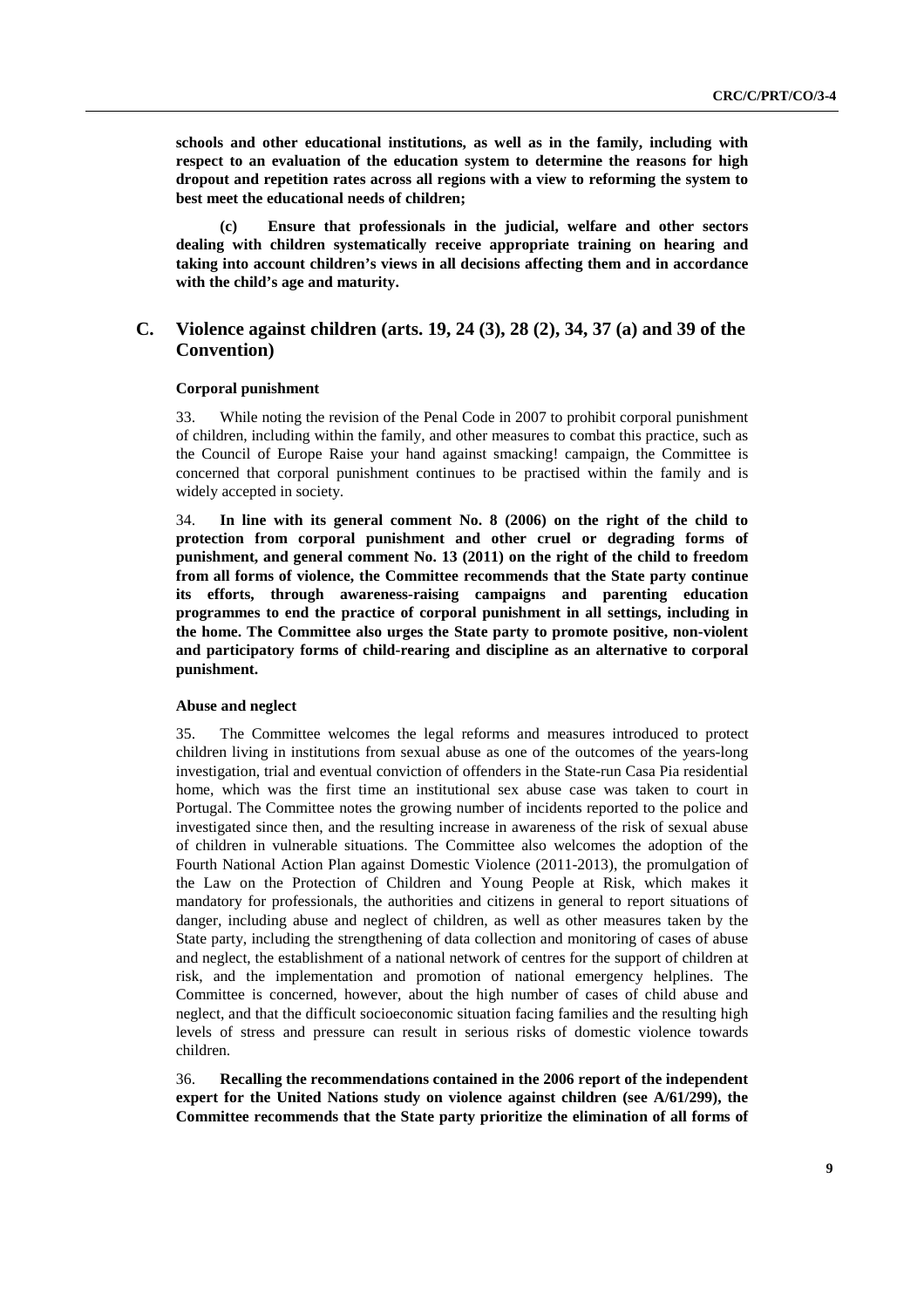**violence against children. The Committee also recommends that the State party take into account general comment No. 13 (2011) on the right of the child to freedom from all forms of violence and, in particular, that it:** 

**(a) Continue to take steps, in particular in accordance with its Fourth National Action Plan against Domestic Violence (2011-2013), to combat and prevent domestic violence against women and children and ensure that victims have effective access to complaint mechanisms;** 

**(b) Ensure that acts of abuse, neglect and domestic violence are effectively investigated and that the perpetrators are brought to justice;** 

**(c) Facilitate the physical and psychological rehabilitation of the victims and ensure access for them to health services, including mental health services;** 

**(d) Ensure that victims have access to means of protection, including an adequate number of shelters for women and children;** 

**(e) Monitor with particular attention situations that may present risks of abuse and neglect for children as a consequence of the financial crisis;** 

**(f) Ensure that all professionals and staff working with and for children are provided with the necessary training, supervision and background checks, and that parents are informed in all possible ways of where they can seek help to prevent and handle possible future risks of child abuse;** 

**(g) Provide reliable statistical data to evaluate and monitor implementation of the legislation, including information on sanctions imposed on the perpetrators, and complaint mechanisms for child victims;** 

**(h) Cooperate with the Special Representative of the Secretary-General on Violence against Children, and other relevant United Nations institutions.** 

## **Bullfighting**

37. The Committee is concerned about the physical and mental well-being of children involved in training for bullfighting, and performances associated with it, as well as the mental and emotional well-being of child spectators who are exposed to the violence of bullfighting.

38. **The Committee, with a view to the eventual prohibition of the participation of children in bullfighting, urges the State party to take the necessary legislative and administrative measures in order to protect all children involved in bullfighting training and performances, as well as in their capacity as spectators. This may include increasing the minimum age of 12 years for such training, including in bullfighting schools and on private farms, and for the participation of children in bullfighting, as well as increasing the minimum age of 6 years for children allowed to attend such events as spectators. The Committee also urges the State party to undertake awareness-raising about the physical and mental violence associated with bullfighting and its impact on children.** 

## **D. Family environment and alternative care (arts. 5, 9-11, 18(1) and (2), 20, 21, 25 and 27 (4) of the Convention)**

#### **Family environment**

39. While welcoming the wide range of social support programmes for families, including the Social Emergency Programme, the Committee is concerned that many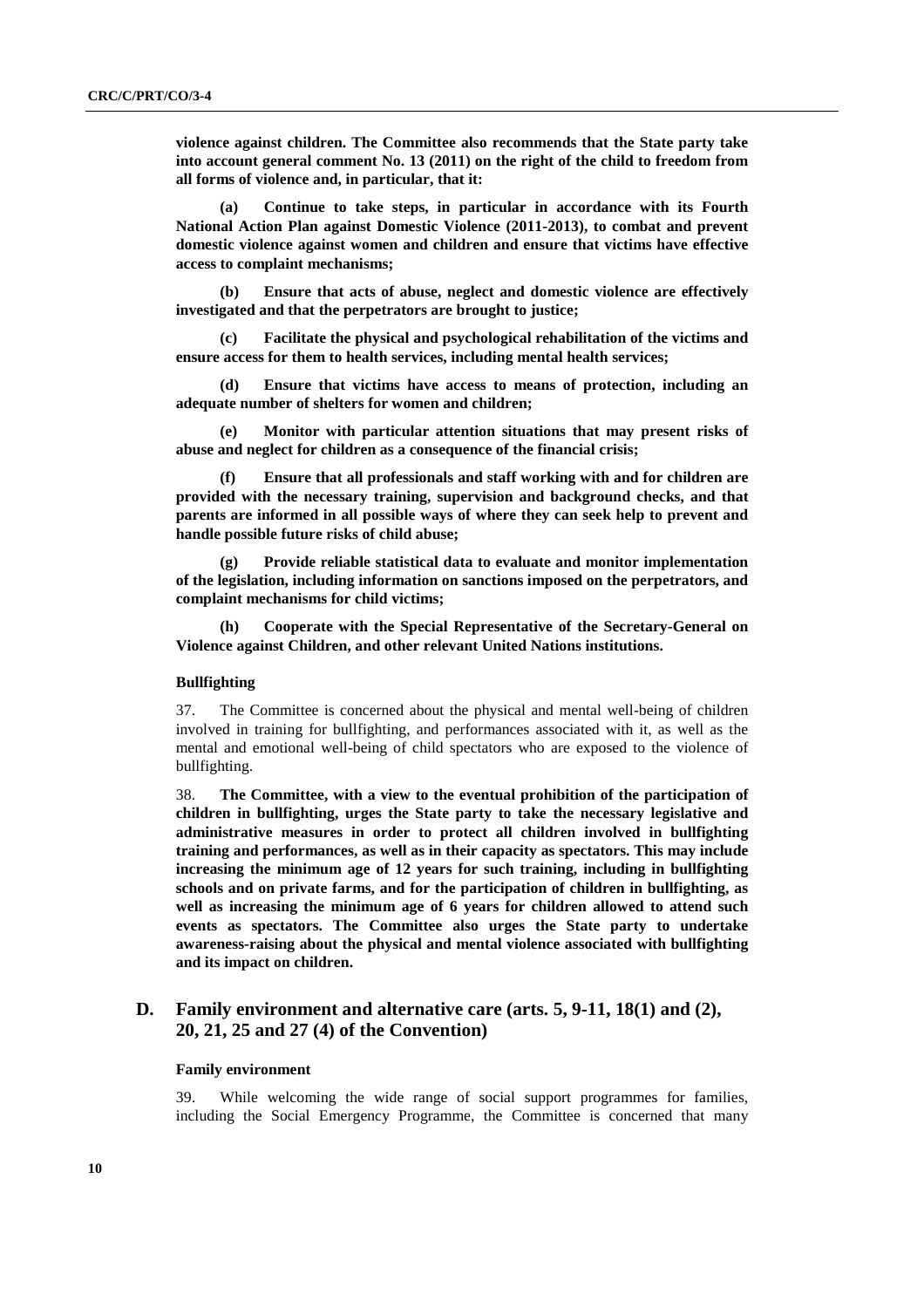families, in particular those in situations of poverty, lack appropriate assistance in the performance of their child-rearing responsibilities, especially financial support and accessible early childhood education and care for young children. The Committee is particularly concerned at the situation of children in families affected by the current economic crisis, who are in need of affirmative social measures, in particular single-parent families, families with two or more children, families with children with disabilities and families living in persistent poverty.

40. **The Committee recommends that the State party intensify its efforts to render appropriate assistance to parents and legal guardians in the performance of their child-rearing responsibilities, in particular in situations of poverty. It also recommends that the State party ensure that the needs of all children are met and that it takes all the necessary measures to ensure that no group of children lives below the poverty line. The Committee further recommends that the State party strengthen the system of family benefits and child allowances, and other services, such as counselling services and accessible early childhood education and care, to support families affected by the current economic crisis, single-parent families, families with two or more children, families with children with disabilities and families living in persistent poverty, in line with the European Commission policy paper on early childhood education and care.** 

### **Children deprived of a family environment**

41. The Committee welcomes the adoption of the Law on the Protection of Children and Young People at Risk, measures taken with regard to family reunification and efforts to promote the deinstitutionalization of children living in care facilities, including the increasing number of children living in group homes. However, the Committee expresses its concern at:

(a) The low number of foster families and family-based placements of children, and the still widespread use of institutionalization, in particular of younger children;

(b) The lack of data on institutions and group homes, as well as the lack of systematic monitoring of the situation of children in alternative care;

(c) The insufficient administrative and technical support and resources to ensure the effective functioning of the alternative care system, which is worsening in the context of the current crisis, as well as the lack of information on national policies and standards on staff recruitment, conduct and monitoring, the standards of care provided, the procedures to report misconduct, and training requirements on care standards in alternative care settings;

(d) The lack of information on national policies regarding the maintenance of upto-date records, the confidentiality of those records and access to those records by children, if required; (e) The lack of information on the preparation of children who are leaving alternative care, and on the support provided by the State party to ensure that they can live independently, including education, vocational training, housing and employment.

42. **The Committee recommends that the State party undertake the following measures, taking into account the Guidelines for the Alternative Care of Children annexed to United Nations General Assembly resolution 64/142 of 18 December 2009:** 

**(a) Further strengthen the support provided to biological families to prevent out-of-home placements, strengthen family-based care provisions, like extended family, foster care and residential care systems, and take all the necessary measures to ensure that alternative care for young children, especially those under the age of 3 years, is provided in family-based settings;**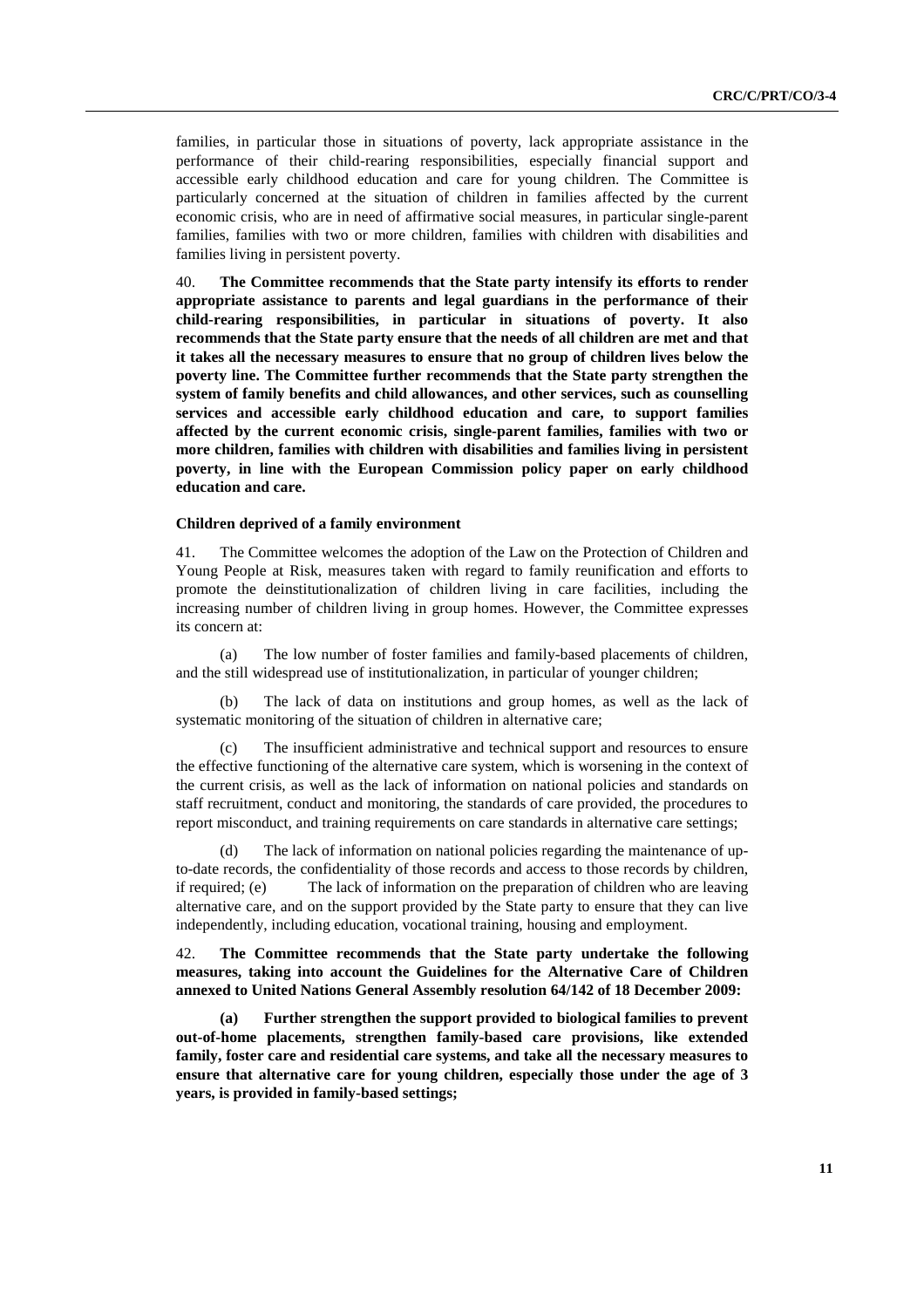**(b) Continue to develop and implement an overall deinstitutionalization strategy concerning residential care facilities, with precise goals and objectives, with a view to their progressive elimination, in line with the Common European Guidelines on the Transition from Institutional to Community-based Care;** 

Provide adequate support and resources to ensure that children **deprived of a family environment are treated with dignity and respect and benefit from effective protection in all care settings;** 

**(d) Ensure the implementation of coordinated policies regarding alternative care, with special attention to the quality of care, both residential and family-based, in particular with regard to the professional skills, selection, training and supervision of caregivers;** 

**(e) Strengthen its mechanisms for collecting and systematically analysing information and disaggregated data on children in all alternative care settings; the inspection and monitoring of the situation of children in alternative care; the support provided by the State party to children leaving alternative care to ensure their independent living; national policies and standards on staff recruitment, and the conduct and monitoring of staff, including procedures to report misconduct; training on care standards in alternative care settings; and the maintenance of up-to-date records, the confidentiality of records, and access to records by children, if required.** 

#### **Adoption**

43. The Committee welcomes the new adoption law, i.e. Decree Law No. 31/2003, which seeks to bring the adoption regime further into conformity with the Convention, training programmes for prospective adoptive candidates as well as the establishment of the Permanent Adoption Observatory. The Committee expresses concern regarding certain aspects of the adoption system and legislation, including the possibility of returning an adopted child without taking the child's best interests sufficiently into consideration, the lengthy process involved for adoptions, the lack of sufficient information and preparation to prospective adoptive parents, and adequate post-adoptive support to adoptive parents.

44. **The Committee recommends that the State party review current legislation and policies on adoption with a view to ensuring that the best interests of the child should be of paramount consideration, and that relevant legislation and policies are in line with the Convention on the Rights of the Child, the Convention for the Protection of Human Rights and Fundamental Freedoms (European Convention on Human Rights) and the Convention on Protection of Children and Co-operation in respect of Intercountry Adoption. The Committee also recommends that the State party ensure that the return of children takes place in exceptional cases only and with due regard to the principle of the best interests of the child; strengthen coordination among social services, family courts and others involved in the adoption process with a view to streamlining the process; provide adequate information and preparation to prospective adoptive parents, and post-adoptive support to adoptive parents.** 

## **E. Disability, basic health and welfare (arts. 6, 18 (3), 23, 24, 26, 27 (1–3) and 33 of the Convention)**

#### **Children with disabilities**

45. The Committee notes with satisfaction the adoption of laws and policies pertaining to children with disabilities, in particular relating to non-discrimination, access to education and the promotion of social inclusion, as well as establishing specialized support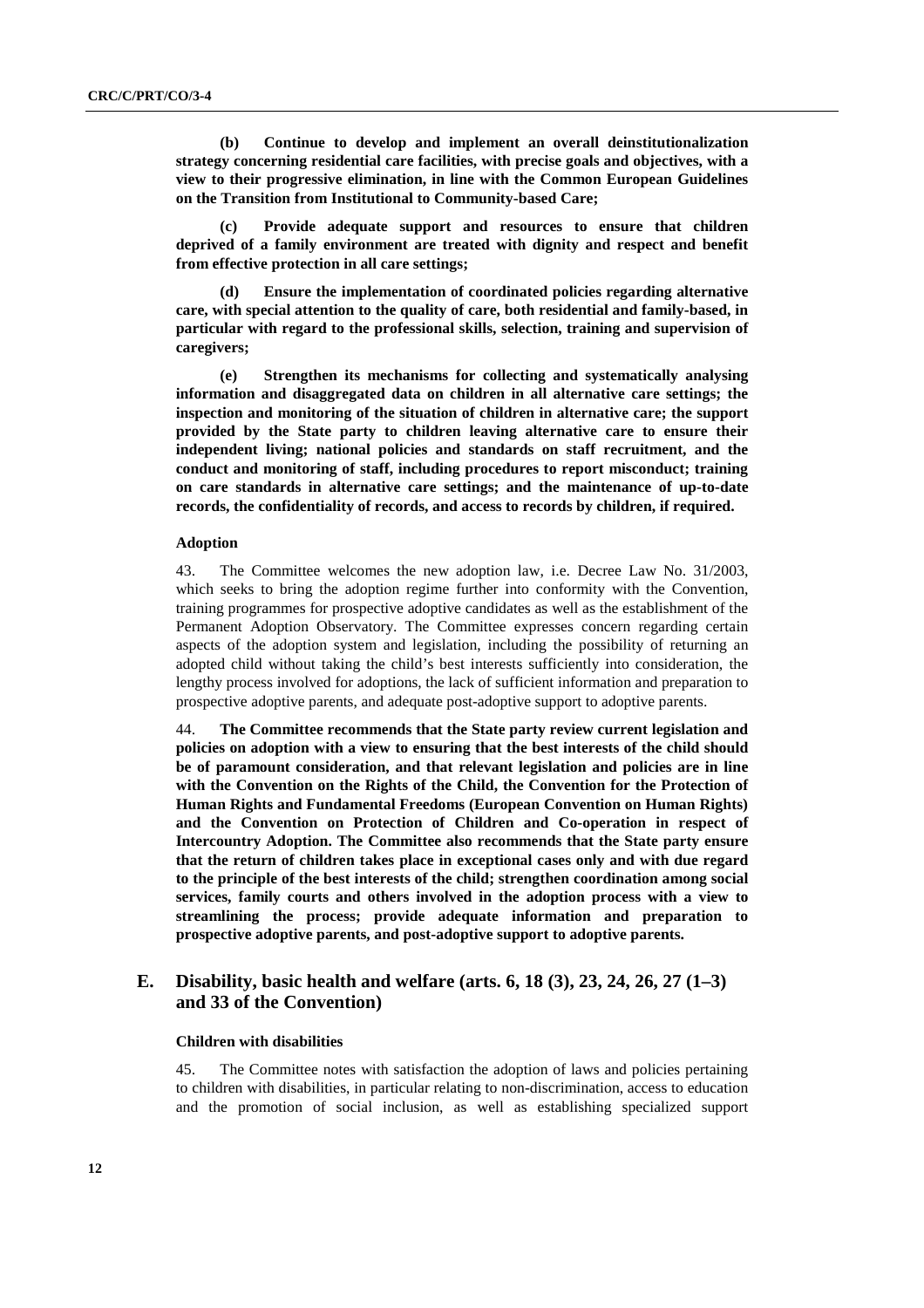mechanisms concerning referral, evaluation, and monitoring, including Decree Law Nos. 38/2004 and 3/2008 creating a new regime supporting students with special needs education, and the National Strategy for Disability (2011-2013). The Committee is nonetheless concerned that:

(a) Austerity measures have negatively affected the implementation of the National Strategy for Disability, including in regard to support services required for the successful mainstreaming of children with disabilities;

(b) Children with disabilities are not effectively integrated into all areas of social life;

(c) According to reports, children in institutions are allegedly subjected to illtreatment; (d) According to complaints made to the Ombudsperson's Office, there are delays in processing applications for special education subsidies for children with disabilities, who are disproportionally at risk of poverty.

46. **In the light of article 23 of the Convention and of its general comment No. 9 (2006) on the rights of children with disabilities, the Committee urges the State party to:** 

**(a) Adopt a human rights-based approach to disability and continue to strengthen its efforts to promote and protect the rights of children with disabilities, including by allocating the necessary resources for the effective implementation of the National Strategy for Disability;** 

**(b) Take all the necessary measures to ensure that children with disabilities are fully integrated into all areas of social life, including recreational and cultural activities;** 

**(c) Ensure that schools and care facilities are adequately staffed and funded, and that children with disabilities are treated with dignity and respect, and benefit from effective protection;** 

**(d) Address the alleged delays in the assessment of requests for the special education subsidy and in the processing of payments, review legislation to clarify aspects that have been hindering the process of granting the allowances, and ensure a fair and transparent review procedure in cases of initial rejection;** 

**(e) Ensure that training is provided for professionals working with children with disabilities, such as teachers, social workers and health, medical, therapeutic and care personnel.**

## **Health and health services**

47. The Committee welcomes the progress achieved in the key child-health indicators, including infant mortality, under-5 mortality and child tuberculosis rates, and the adoption of the National Plan for Mental Health. The Committee also welcomes the information that health services are available to all children free of charge up to the age of 12, including children who are not nationals but are residing in Portugal, and undocumented children. Following a period of significant increases in investments in the National Health System (NHS), the Committee is, however, concerned about recent reductions in the National Health Service budget, which will negatively impact the fulfilment of children's right to health.

48. **The Committee draws the State party's attention to its general comment No. 15 (2013) on the right of the child to the enjoyment of the highest attainable standard of health (art. 24), and recommends that the State party minimize the impact of financial restrictions in the area of health care, and also recommends that austerity measures in**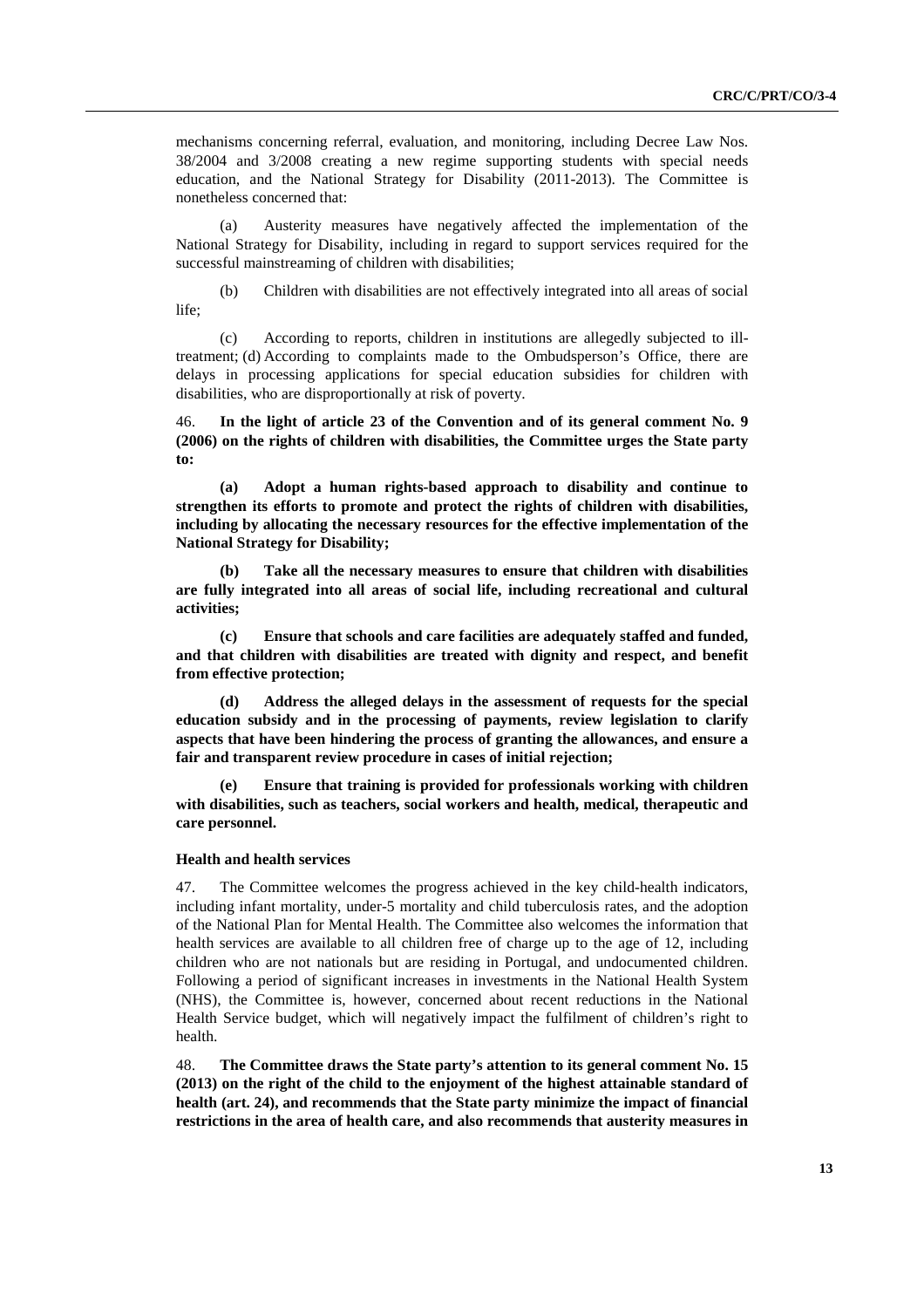**the area of health care should be evaluated on the basis of a child-rights impact assessment to ensure that such measures do not have a negative impact on child health and well-being.** 

#### **Mental health**

49. The Committee welcomes the adoption of the National Plan for Mental Health (2007-2016), which assures mental health care to children and adolescents, mental health integrated continuing care and the creation of mental health community teams. The Committee is concerned, however, about the lack of specialists in children's mental health, of facilities and outpatient services for psychosocial rehabilitation, and of of information to ascertain the situation of mental health among children, in particular adolescents.

50. **The Committee, referring to its general comment No. 4 (2003) on adolescent health and development in the context of the Convention on the Rights of the Child, recommends that the State party strengthen available quality services and programmes of mental health for children and, in particular:** 

**(a) Develop a comprehensive national mental health policy with a clear focus on the mental health of children and adolescents, and ensure its effective implementation by allocating adequate funding and resources, and developing and implementing a monitoring system;**

**(b) Implement a multidisciplinary approach to the treatment of psychological and psychosocial ill-health and disorders among children by establishing an integrated system of child mental health care that involves parents, the family and schools, as relevant;** 

**(c) Provide disaggregated data in the next periodic report on the number of children and adolescents receiving treatment, the number of facilities and outpatient services for psychosocial rehabilitation in the State party, and the distribution of facilities and services within the State party.** 

#### **Adolescent health**

51. The Committee notes the efforts undertaken by the State party with respect to health education in schools, including reproductive and sexual health, and the implementation of the Programme for Child Health and Youth and the Programme for the Prevention and Control of HIV/AIDS. The Committee is concerned at the lack of information on the scope of the above initiatives, on the number of children accessing services, especially in rural areas, on early pregnancies and on the prevalence of sexually transmitted diseases among adolescents.

52. **Referring to its general comment No. 4 (2003) on adolescent health and development in the context of the Convention on the Rights of the Child, the Committee recommends that the State party increase the availability of confidential and youth-friendly health services throughout the country, enhance the availability of contraceptive services, promote sexual education targeted at adolescents, with special attention to the prevention of early pregnancies and sexually transmitted diseases, and provide disaggregated data on adolescent health education, including sexual education, in schools.** 

#### **Drug and substance abuse**

53. The Committee welcomes the 2009 Plan for Reducing the Problems Associated with Alcohol, and the provision of health education in all schools, including on the prevention of psychoactive substance consumption and drug use, as well as the 2005-2012 National Plan against Drugs and Drug Addiction and the Safe School Programme. The Committee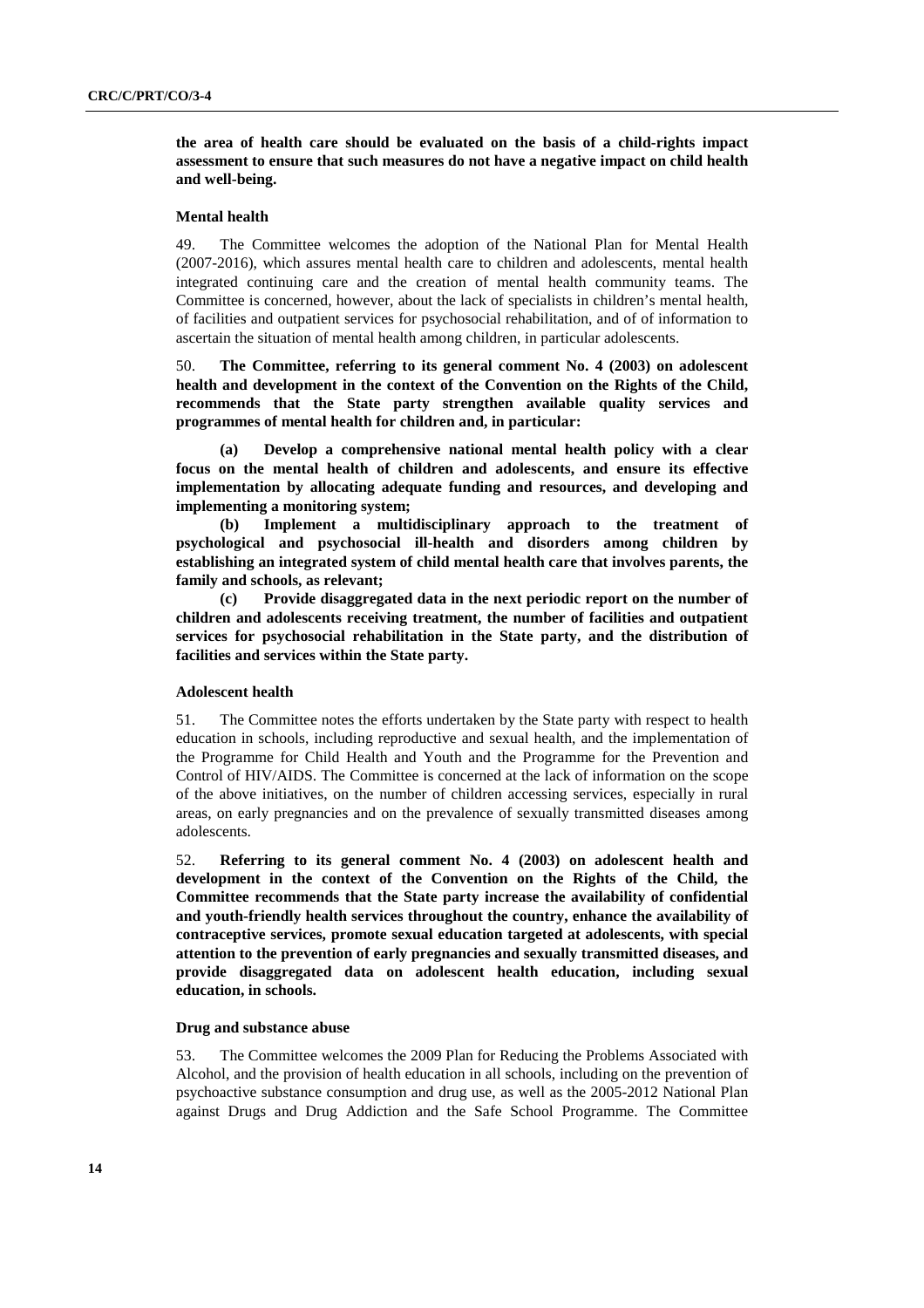concerned, however, at the high level of alcohol consumption in the State party, which has a direct impact on children, the increase in alcohol consumption by adolescents and the increase in binge drinking. The Committee is also concerned about tobacco and illegal drug use among adolescents.

54. **The Committee, referring to its general comment No. 4 (2003) on adolescent health and development in the context of the Convention on the Rights of the Child, recommends that the State party strengthen measures to address alcohol consumption and abuse in general, as well as alcohol, drug and tobacco use by children and adolescents, through education programmes and campaigns to promote healthy lifestyles and to prevent the use of alcohol, tobacco and illegal drugs; the provision of life-skills education and the training of teachers, social workers and other relevant officials; and the enforcement of regulations on the sale and advertising of alcohol and tobacco products to children.** 

#### **Breastfeeding**

55. Despite the measures taken by the State party to encourage exclusive breastfeeding in the first six months of life, including the National Programme for Child Health and Youth and the baby-friendly hospital initiative, the Committee is concerned at the decline in exclusive breastfeeding rates of children between the ages of four and six months, and the practice of providing complementary foods to infants from the age of four months. The Committee is also concerned at the aggressive marketing of formula for infants and at inadequacies in monitoring compliance with legislation on the marketing of breast-milk substitutes.

56. **The Committee recommends that the State party take action to improve the practice of exclusive breastfeeding for the first six months, through awareness-raising measures, including campaigns, the provision of information and training to relevant officials, particularly staff working in maternity units, and parents. The Committee also recommends that the State party strengthen the monitoring of existing marketing regulations relating to breast-milk substitutes.** 

### **Standard of living**

57. The Committee welcomes the State party's decision to increase family allowances and benefits for vulnerable households with children, i.e. single-parent families, families with two or more children, families with children with disabilities and families living in persistent poverty, the expansion of the school meal programme and the implementation of the Social Emergency Programme in 2011 with the aim of minimizing the social impact of the financial crisis on the most vulnerable households. The Committee is nonetheless concerned at the high level of deprivation among children and the implementation of austerity measures which have a negative impact on families, significantly increasing the risk of children being exposed to poverty and affecting the enjoyment of many of the rights protected by the Convention, including the rights to health, education and social protection.

58. **The Committee urges the State party to intensify its efforts to address, both in the short term and in a sustained manner, the high level of child poverty, including the design of public policies and a national plan to combat child poverty. These should establish a coherent framework identifying priority action against the exclusion of children, with specific and measurable objectives, clear indicators, deadlines and sufficient economic and financial support.**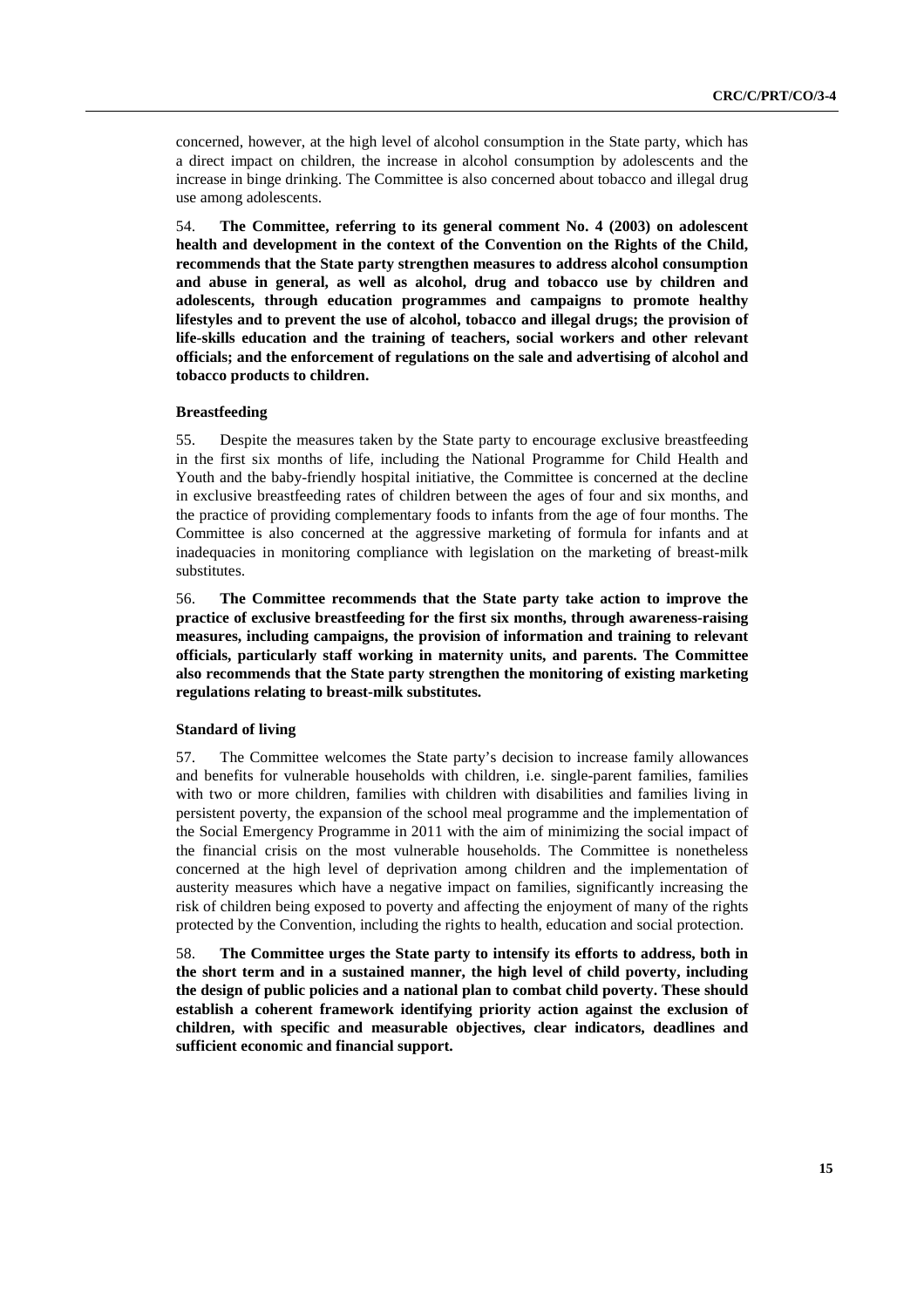## **F. Education, leisure and cultural activities (arts. 28, 29, 30 and 31 of the Convention)**

### **Education, including vocational training and guidance**

59. The Committee welcomes the introduction of compulsory education up to 18 years of age, and also notes the introduction of policies to increase the enrolment of children in preschool education, the number of children completing secondary education, including the New Opportunities Initiative, the number of students enrolled in tertiary education, and the enrolment levels of children from low-income families. The Committee also welcomes information that undocumented children have access to education in the State party and that citizenship and civic education, including human rights, forms part of the national curriculum at all school levels. The Committee is nevertheless concerned that the current financial crisis is severely affecting education in Portugal and is having a significant impact on the resources available for education, and that programmes are being discontinued. It is also concerned at regional disparities in preschool education coverage and at the high number of students dropping out of school with low skills. The Committee is further concerned at the persistence of traditional gender stereotypes in the education system of the State party.

60. **Taking into account its general comment No. 1 (2001) on the aims of education, the Committee recommends that the State party:** 

Refrain from further budgetary cuts in the education sector, and ensure **that schools are provided with adequate human, technical and financial resources to provide high-quality education for all children;** 

**(b) Provide greater access to preschool education for all children by expanding the public services and increasing support to the Programme for Support with Extending the Preschool Education Network to include the neediest municipalities and those furthest away from towns and cities;**

**(c) Strengthen efforts to reduce the premature dropout rate and take the necessary measures to ensure that children complete their schooling, including addressing the reasons behind the non-completion of schooling and repetition of grades through concrete actions, in line with the commitment of Portugal in the context of the European Union Strategic Framework for European Cooperation in Education and Training;** 

**(d) Expand vocational education and training for children who have left school, enabling them to acquire competencies and skills to enhance their work opportunities;** 

**(e) Strengthen the national plan of action for human rights education, as recommended in the framework of the World Programme for Human Rights Education proclaimed by the General Assembly in its resolution 59/113 of 10 December 2004; and mainstream gender equality policies in the education sector, ensuring that gender issues and sensitivity training are made an integral, substantive and mandatory component of all teacher training at all levels.**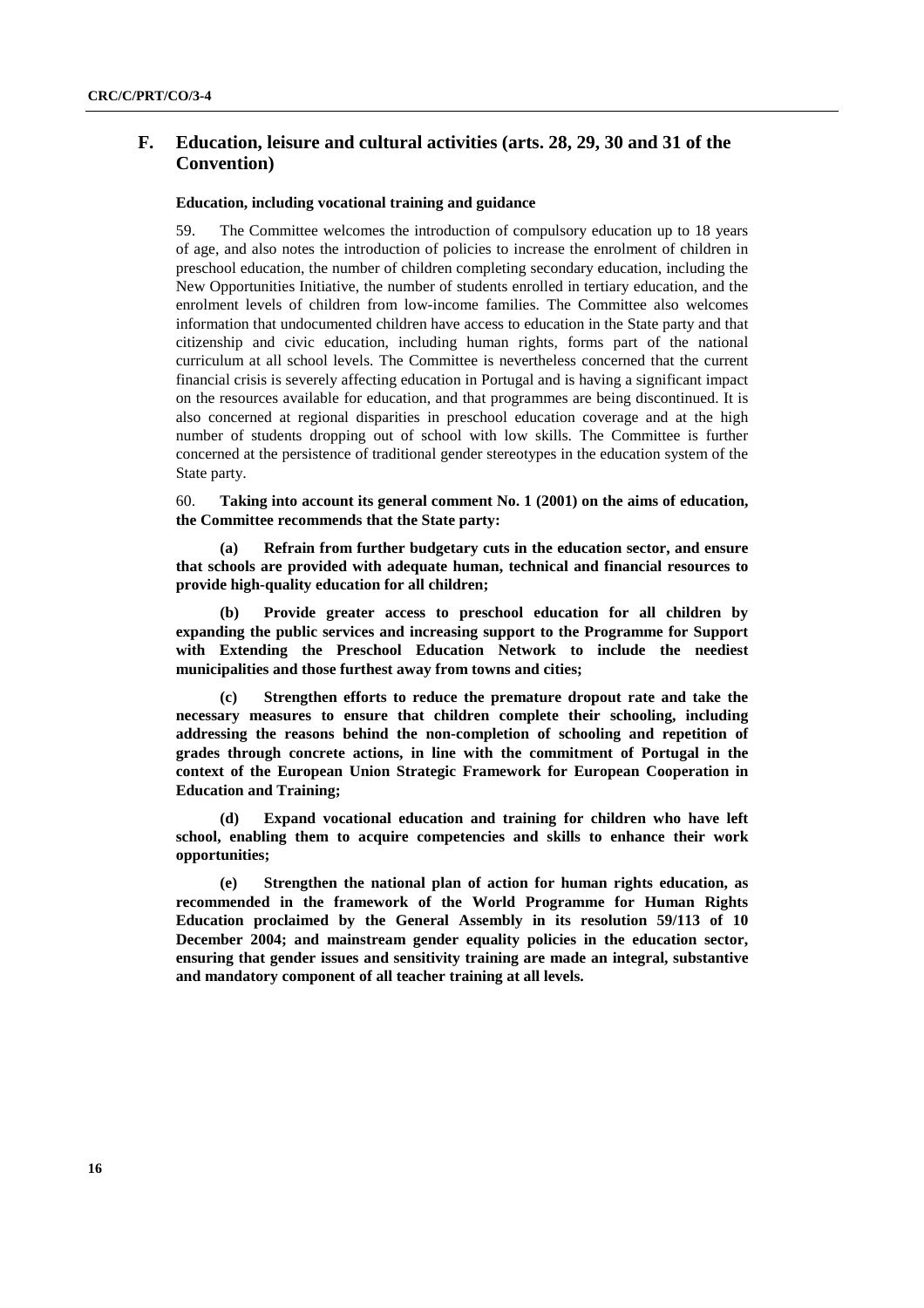## **G. Special protection measures (arts. 22, 30, 32–33, 35–36, 37 (b)–(d), 38, 39 and 40 of the Convention)**

#### **Asylum-seeking and refugee children**

61. The Committee welcomes the establishment of procedures for granting asylum and refugee status to children in accordance with Decree Law No. 27/2008, provisions exempting asylum seekers who are minors and their family members from detention at border crossing points during the admissibility stage of the proceedings, and information in the report of the State party that psychological care of such children is guaranteed through the National Health System. The Committee is concerned, however, about reports of lengthy and inadequate procedures regarding unaccompanied children, poor interviewing techniques, notably in the case of children, and the insufficient training and capacitybuilding of all stakeholders involved in the asylum application process. The Committee is also concerned about the conditions in reception centres, such as overcrowding.

#### 62. **The Committee strongly recommends that the State party:**

**(a) Ensure the timely processing of claims to reduce waiting times for asylum seekers;** 

**(b) Improve asylum procedures regarding unaccompanied and separated children, in line with general comment No. 6 (2005) on the treatment of unaccompanied and separated children outside their country of origin, in particular by communicating the case to the Commission for the Protection of Children and Young People;** 

**(c) Increase the accommodation capacity of the reception system to respond to the higher number of asylum seekers arriving in Portugal, and ensure that reception centres are child friendly and conform to applicable United Nations standards;** 

**(d) Ensure that training and capacity-building are regularly provided to personnel dealing with asylum-seeking children, including asylum officials, border police, civil servants, judges, lawyers, personnel of non-governmental organizations and translators with respect to asylum and refugee matters and the specific needs of unaccompanied and separated children, issues concerning human trafficking and the treatment of traumatized children.** 

#### **Economic exploitation, including child labour**

63. The Committee welcomes the adoption of legislation, programmes and policies, aimed at combating the economic exploitation of children, including child labour, and in particular, the Plan for the Elimination of Child Labour and the Programme for Inclusion and Citizenship. The Committee is concerned, however, that child labour is a residual reality in Portugal and that budget cuts to various programmes due to the financial crisis along with high rates of early dropout from schools could reverse the notable progress in relation to the elimination of child labour. The Committee is also concerned about legislation regulating the participation of children in performances and other activities of a cultural, artistic or advertising-related nature, in particular the excessive working time for children who are in compulsory education.

#### 64. **The Committee recommends that the State party:**

**(a) Continue to strengthen programmes aimed at preventing child labour, such as the Programme for the Prevention and Elimination of Child Labour and the Programme for Inclusion and Citizenship;**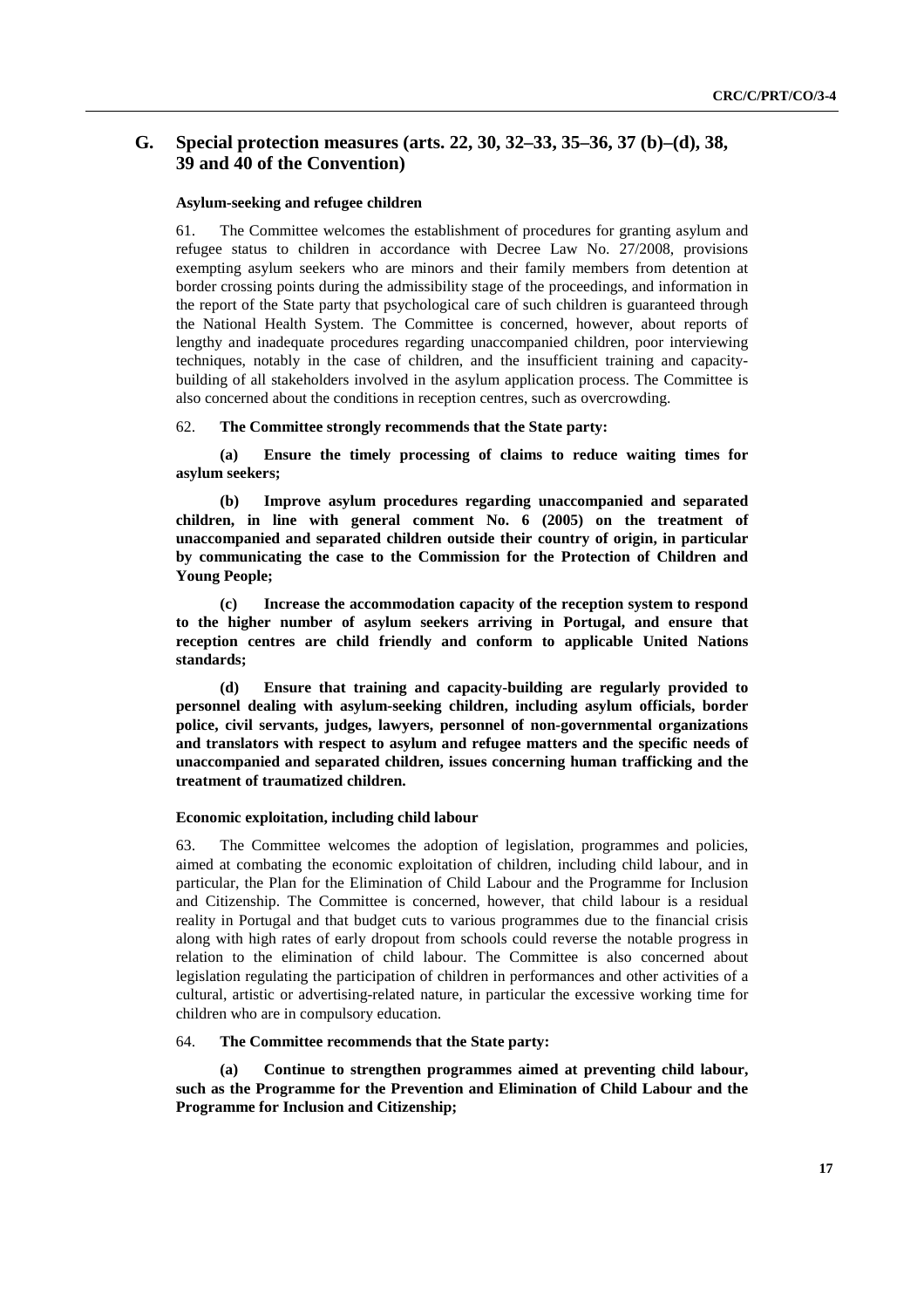**(b) Collect data to adequately assess the situation of child labour in Portugal, including information on the daily and weekly working time for children subject to compulsory education;** 

**(c) Review legislation in relation to the participation of children in performances or other activities of a cultural, artistic or advertising-related nature to ensure that it does not lead to potential situations of child labour;** 

Strengthen the monitoring of places of work in both the formal and **informal sectors to ensure enforcement of the labour laws regarding children;** 

**(e) Ratify International Labour Organization Convention No. 189 (2011) concerning decent work for domestic workers.** 

#### **Administration of juvenile justice**

65. The Committee welcomes the adoption of legislation further implementing the reform of the juvenile justice system, as well as the Mediation and Reparation Programme for offenders between the ages of 12 and 16 with a view towards their reintegration in society through education. The Committee also notes the information provided by the State party that children aged 16 and over benefit from the full protection of their rights in the context of juvenile justice proceedings, in accordance with Decree-Law No. 401/82. The Committee is nevertheless concerned that children are not systematically involved in the proceedings and at the lack of adequate training of those involved in the administration of juvenile justice, as well as possible discrimination against immigrants and ethnic minorities in the judicial system. The Committee is also deeply concerned that children aged 16 and 17 can by law be held in solitary confinement for up to 30 days.

66. **The Committee recommends that the State party continue to bring its juvenile justice system fully into line with the Convention, in particular articles 37, 39 and 40, and with other relevant standards, including the United Nations Standard Minimum Rules for the Administration of Juvenile Justice (the Beijing Rules), the United Nations Guidelines for the Prevention of Juvenile Delinquency (the Riyadh Guidelines), the Rules for the Protection of Juveniles Deprived of their Liberty (the Havana Rules), the Guidelines for Action on Children in the Criminal Justice System, the Guidelines on Justice in Matters involving Child Victims and Witnesses of Crime, the Guidelines of the Committee of Ministers of the Council of Europe on childfriendly justice, and the Committee's general comment No. 10 (2007) on children's rights in juvenile justice. In particular, the Committee recommends that the State party:** 

**(a) Take measures to ensure the quality of those involved in the administration of juvenile justice and provide training to professionals, such as police officers, prosecutors, legal and other representatives of the child, judges, probation officers, social workers and others;** 

**(b) Assess the situation and take effective measures to combat racial discrimination in the juvenile justice system;** 

**(c) Prohibit and abolish the use of solitary confinement to punish children, and immediately remove all children held in solitary confinement.** 

## **H. Ratification of international human rights instruments**

67. **The Committee recommends that the State party, in order to further strengthen the fulfilment of children's rights, ratify the core human rights instrument**